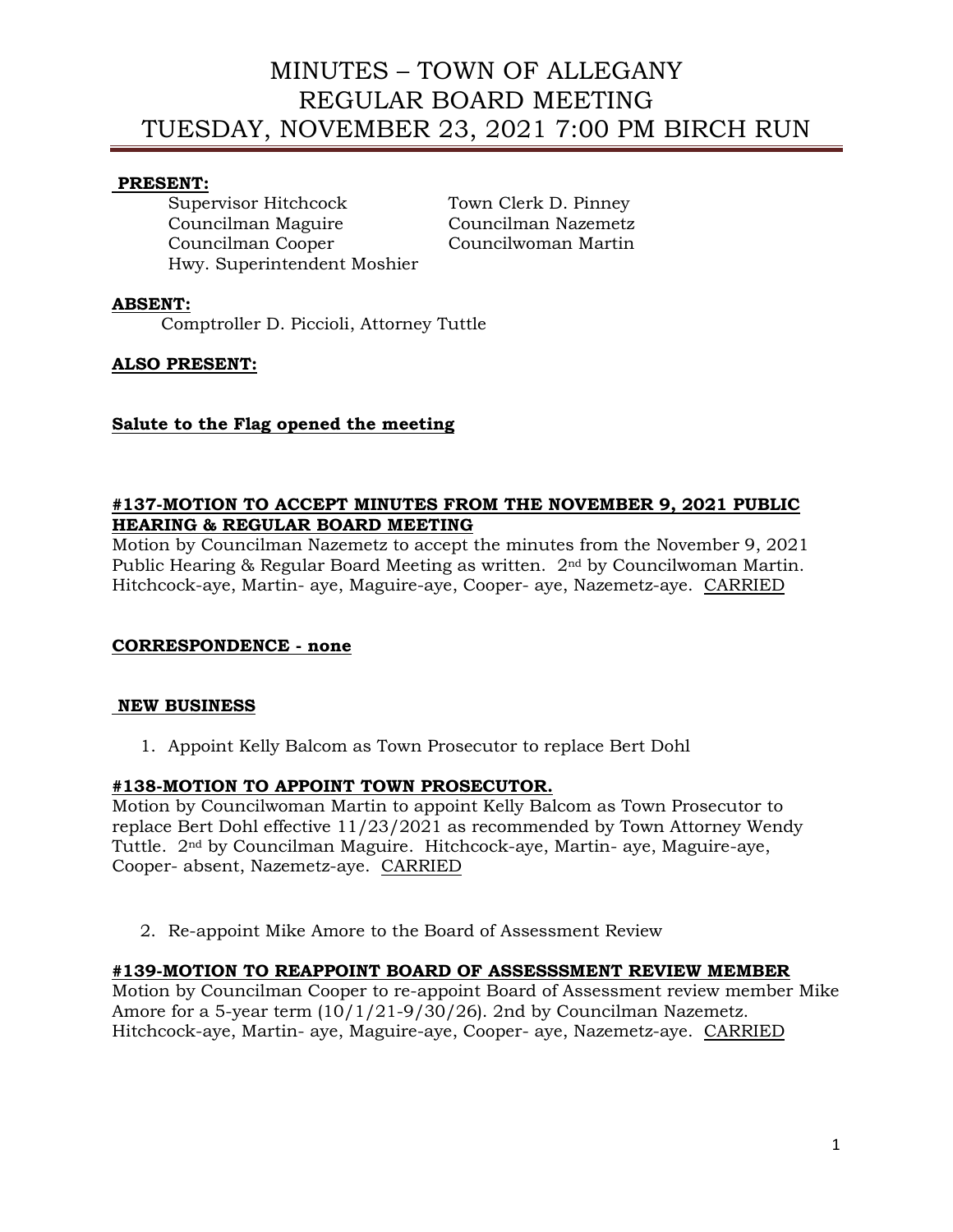# MINUTES – TOWN OF ALLEGANY REGULAR BOARD MEETING TUESDAY, NOVEMBER 23, 2021 7:00 PM BIRCH RUN

3. Appoint Recreation Dept. employee

## **#140-MOTION TO APPOINT RECREATION WORKER.**

Motion by Councilwoman Martin to appoint Mariyah Jackson as part-time Recreation Worker effective 11/24/2021 at a rate of \$12.50 hr., with a probationary period of 6 mos. 2nd by Councilman Cooper. Hitchcock-aye, Martin- aye, Maguire-aye, Cooperabsent, Nazemetz-aye. CARRIED

4. Motion to reserve new Kenworth plow truck

## **#141-MOTION TO RESERVE PLOW TRUCK.**

Motion by Councilman Nazemetz to reserve a Kenworth plow truck for 2022 due to supply limits. 2nd by Councilman Maguire. Hitchcock-aye, Martin- aye, Maguire-aye, Cooper- absent, Nazemetz-aye. CARRIED

5. Set 2022 Organizational meeting (Monday, 1/3/2022?)

### **#142-MOTION TO SET THE 2022 ORGANIZATIONAL MEETING**

Motion by Councilwoman Martin to set the 2022 Organizational meeting for the Town of Allegany on January 3, 2022 at 6:00 pm. 2nd by Councilman Nazemetz. Hitchcockabstain, Martin- aye, Maguire-aye, Cooper-aye, Nazemetz-aye. CARRIED

### **OLD BUSINESS – none**

### **OTHER BUSINESS – none**

#### **COMMITTEE REPORT**

- 1. Supervisor Hitchcock gave an update on Town Hall renovation project
- 2. Councilman Maguire gave an update on Allegany Crossings
- 3. The Board discussed the Trail to School grant application
- 4. The Board briefly discussed the grant needs for the Town.

### **FROM THE FLOOR – none**